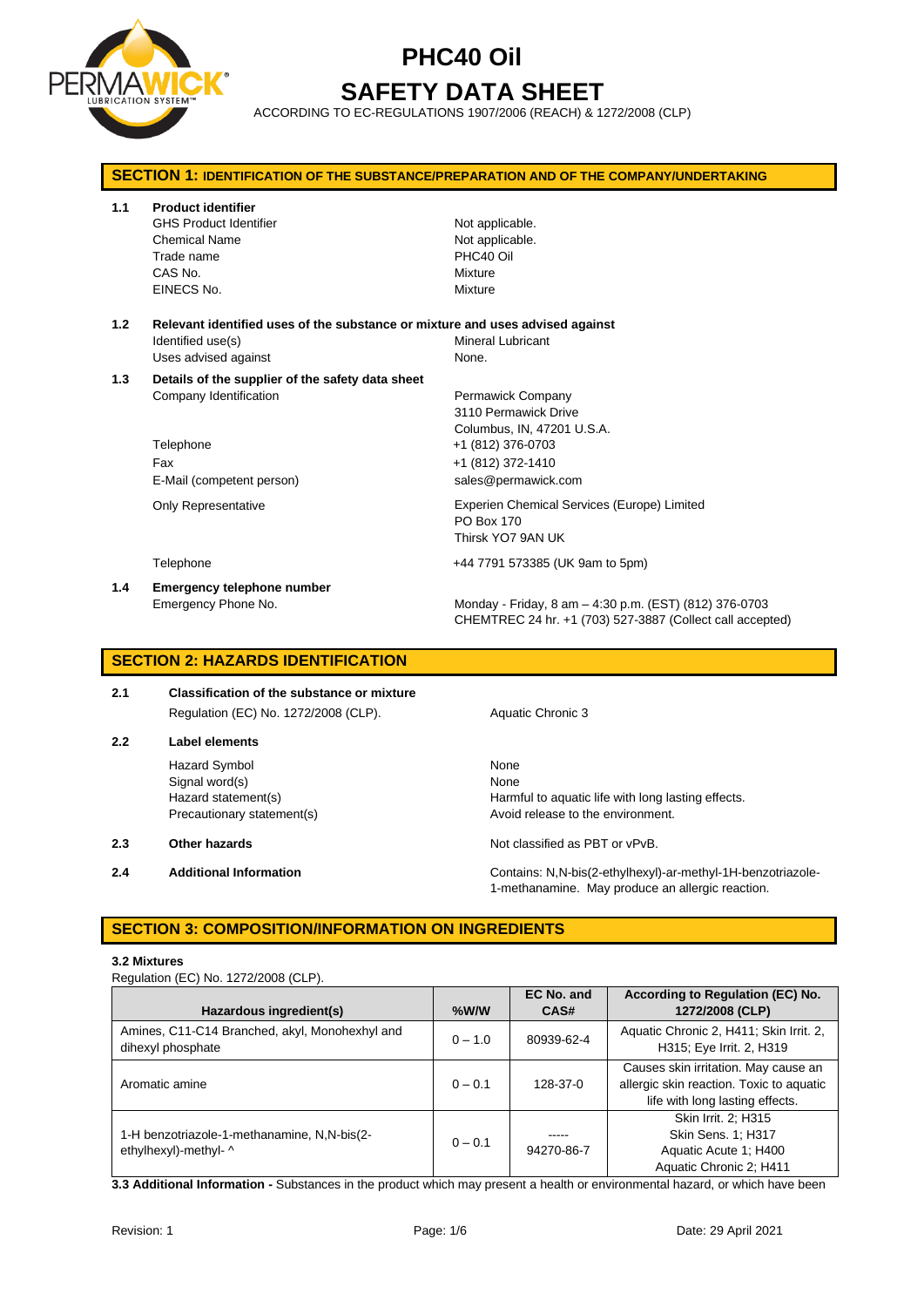

assigned occupational exposure limits, are detailed below. **None** For full text of H/P phrases see section 16.

## **SECTION 4: FIRST AID MEASURES**

| 4.1 | Description of first aid measures                                             |                                                                                            |
|-----|-------------------------------------------------------------------------------|--------------------------------------------------------------------------------------------|
|     | Inhalation                                                                    | Unlikely to be required but if necessary treat symptomatically.                            |
|     | <b>Skin Contact</b>                                                           | Wash affected skin with soap and water.                                                    |
|     | Eye Contact                                                                   | Eyes should be washed with plenty of water. If symptoms occur<br>obtain medical attention. |
|     | Ingestion                                                                     | Unlikely to be required but if necessary treat symptomatically.                            |
| 4.2 | Most important symptoms and effects, both<br>acute and delayed                | None                                                                                       |
| 4.3 | Indication of the immediate medical attention<br>and special treatment needed | None                                                                                       |

# **SECTION 5: FIRE-FIGHTING MEASURES**

| 5.1                           | <b>Extinguishing media</b>      |  |  |
|-------------------------------|---------------------------------|--|--|
| -Suitable Extinguishing Media |                                 |  |  |
|                               | -Unsuitable Extinguishing Media |  |  |

Extinguish with waterspray, dry chemical, sand or carbon dioxide. None anticipated.

**5.2 Special hazards arising from the substance or mixture**

This product may give rise to hazardous fumes in a fire.

**5.3 Advice for fire-fighters A self** contained breathing apparatus and suitable protective clothing should be worn in fire conditions.

## **SECTION 6: ACCIDENTAL RELEASE MEASURES**

| 6.1 | Personal precautions, protective equipment<br>and emergency procedures | Avoid skin contact. Avoid contact with eyes.                                                                                                       |
|-----|------------------------------------------------------------------------|----------------------------------------------------------------------------------------------------------------------------------------------------|
| 6.2 | <b>Environmental precautions</b>                                       | Use appropriate container to avoid environmental contamination.                                                                                    |
| 6.3 | Methods and material for containment and<br>cleaning up                | Contain and cover spilled substance with dry sand or earth or<br>other suitable dry material. Transfer to a container for disposal or<br>recovery. |
| 6.4 | Reference to other sections                                            | None                                                                                                                                               |
| 6.5 | <b>Additional Information</b>                                          | None.                                                                                                                                              |

### **SECTION 7: HANDLING AND STORAGE**

**7.1 Precautions for safe handling Avoid skin contact. Avoid contact with eyes.** 

**7.2 Conditions for safe storage, including any incompatibilities**

-Storage Temperature **Store at room temperature.** -Incompatible materials **Strong oxidising agents**.

**7.3 Specific end use(s)** Synthetic Lubricant

## **SECTION 8: EXPOSURE CONTROLS/PERSONAL PROTECTION**

#### **8.1 Control parameters**

**8.1.1 Occupational Exposure Limits**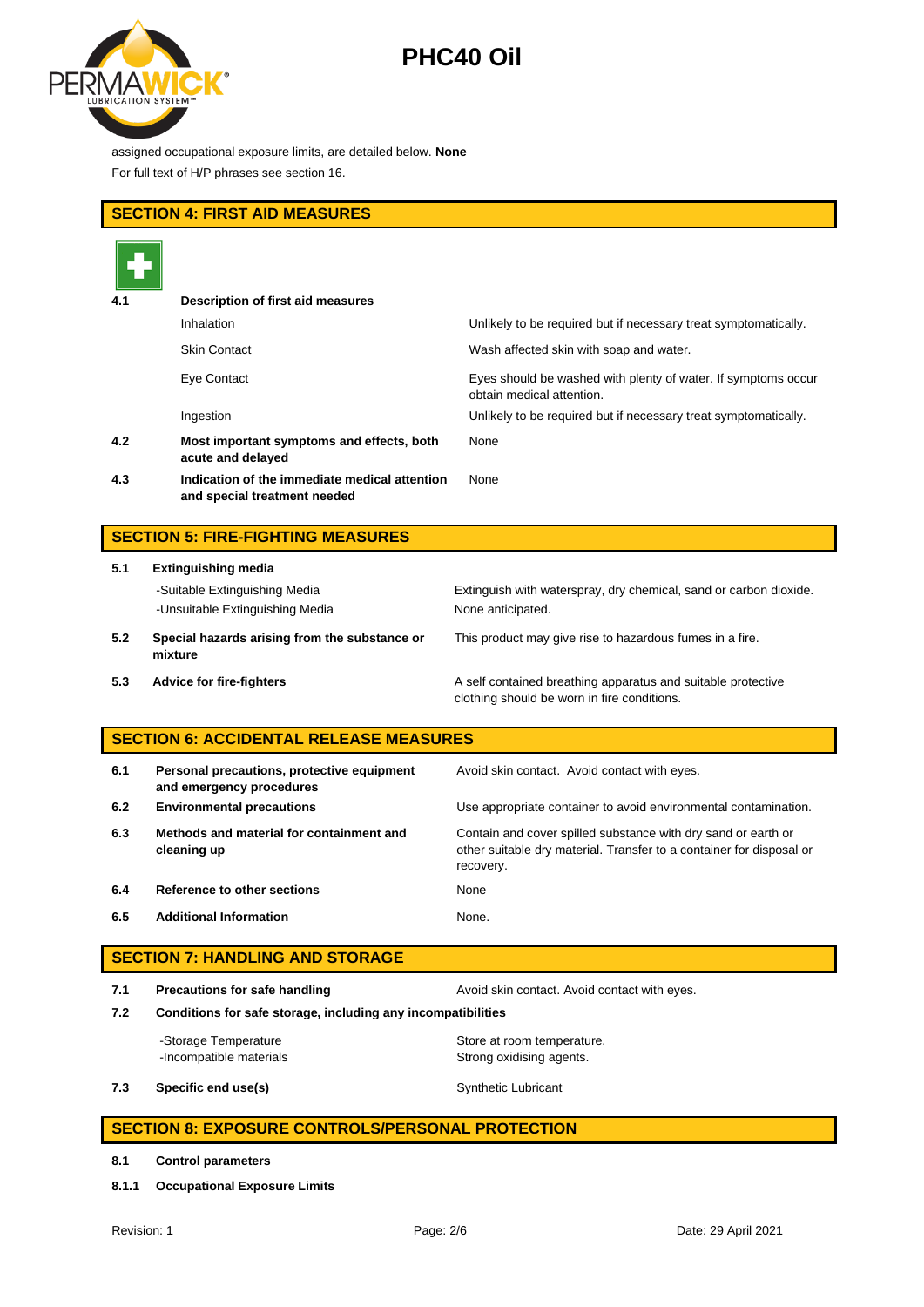

|                  | <b>SUBSTANCE.</b>                        | CAS No.           | LTEL (8 hr<br>TWA ppm) | LTEL (8 hr<br>TWA mg/m <sup>3</sup> ) | <b>STEL</b><br>(ppm) |  | <b>STEL</b><br>(mg/m <sup>3</sup> ) | Note: |
|------------------|------------------------------------------|-------------------|------------------------|---------------------------------------|----------------------|--|-------------------------------------|-------|
|                  | None known                               |                   |                        |                                       |                      |  |                                     | ----- |
|                  |                                          |                   |                        |                                       |                      |  |                                     |       |
| Limit value type |                                          |                   |                        |                                       |                      |  |                                     |       |
|                  | (country of origin)                      | <b>SUBSTANCE.</b> | CAS No.                | <b>Biological limit value</b>         |                      |  | Note:                               |       |
|                  | None known                               | -----             | -----                  | -----                                 |                      |  | -----                               |       |
| 8.1.2            | Recommended monitoring method            |                   |                        | Not available                         |                      |  |                                     |       |
| 8.2              | <b>Exposure controls</b>                 |                   |                        |                                       |                      |  |                                     |       |
| 8.2.1            | Appropriate engineering controls         |                   |                        | Not normally required.                |                      |  |                                     |       |
| 8.2.2            | <b>Personal protection equipment</b>     |                   |                        |                                       |                      |  |                                     |       |
|                  | Eye/face protection                      |                   |                        | Safety spectacles.                    |                      |  |                                     |       |
|                  |                                          |                   |                        |                                       |                      |  |                                     |       |
|                  | Skin protection (Hand protection/ Other) |                   |                        | Not normally required.                |                      |  |                                     |       |
|                  |                                          |                   |                        |                                       |                      |  |                                     |       |
|                  | Respiratory protection                   |                   |                        | Not normally required.                |                      |  |                                     |       |
|                  |                                          |                   |                        |                                       |                      |  |                                     |       |
|                  | Thermal hazards                          |                   |                        | Not normally required.                |                      |  |                                     |       |
| 8.2.3            | <b>Environmental Exposure Controls</b>   |                   |                        | Not normally required.                |                      |  |                                     |       |

## **SECTION 9: PHYSICAL AND CHEMICAL PROPERTIES**

| 9.1 | Information on basic physical and chemical properties |                     |
|-----|-------------------------------------------------------|---------------------|
|     | Appearance                                            | Liquid              |
|     | Colour                                                | Transparent / Straw |
|     | Odour                                                 | Mild petroleum      |
|     | Odour Threshold (ppm)                                 | Not available       |
|     | pH (Value)                                            | Not available       |
|     | Melting Point (°C) / Freezing Point (°C)              | Not available       |
|     | Boiling point/boiling range (°C):                     | Not determined.     |
|     | Flash Point (°C)                                      | 200[Open cup]       |
|     | Evaporation rate                                      | Not available       |
|     | Flammability (solid, gas)                             | Not available       |
|     | Explosive limit ranges.                               | Not available       |
|     | Vapour Pressure (mm Hg)                               | Not available       |
|     | Vapour Density (Air=1)                                | Not available       |
|     | Density (g/ml)                                        | 0.82                |
|     | Solubility (Water)                                    | Not available       |
|     | Solubility (Other)                                    | Not available       |
|     | Partition Coefficient (n-Octanol/water)               | Not available       |
|     | Auto Ignition Temperature (°C)                        | Not available       |
|     | Decomposition Temperature (°C)                        | Not available       |
|     | Viscosity (mPa.s) $(40^{\circ}C)$                     | 23.45               |
|     | <b>Explosive properties</b>                           | Not explosive.      |
|     | Oxidising properties                                  | Not oxidising.      |
| 9.2 | <b>Other information</b>                              | Not available.      |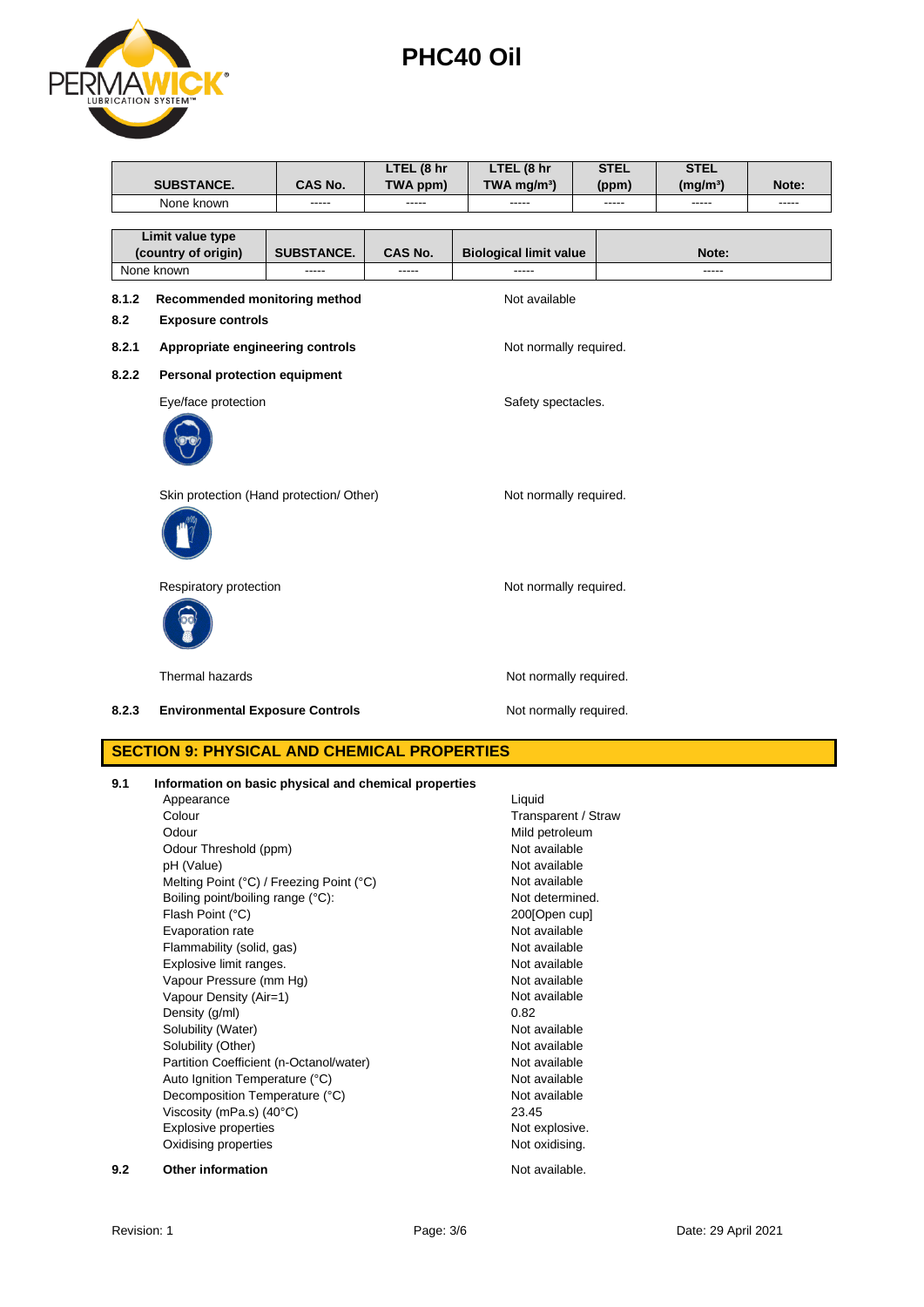



### **SECTION 10: STABILITY AND REACTIVITY**

- **10.1 Reactivity 10.1 Reactivity 10.1 Reactivity Stable under normal conditions.**
- **10.2 Chemical stability** Stable.
- **10.3 Possibility of hazardous reactions** None anticipated.
- **10.4 Conditions to avoid None**
- **10.5 Incompatible materials 10.5 Oxidizers**
- 10.6 **Hazardous Decomposition Product(s)** Carbon monoxide, Carbon dioxide

# **SECTION 11: TOXICOLOGICAL INFORMATION**

| 11.1 | Information on toxicological effects                                                                                                                                                                                                             |                                                                                                                                                                                                                      |
|------|--------------------------------------------------------------------------------------------------------------------------------------------------------------------------------------------------------------------------------------------------|----------------------------------------------------------------------------------------------------------------------------------------------------------------------------------------------------------------------|
|      | 11.1.1 Substances<br>Not applicable                                                                                                                                                                                                              |                                                                                                                                                                                                                      |
|      | 11.1.2 Mixtures - By analogy with similar materials:<br>Acute toxicity                                                                                                                                                                           | Oral: >5000 mg/kg<br>Dermal: >5000 mg/kg                                                                                                                                                                             |
|      | Skin corrosion/irritation<br>Serious eye damage/irritation                                                                                                                                                                                       | Unlikely to cause skin irritation.<br>Unlikely to cause eye irritation.                                                                                                                                              |
|      | Respiratory or skin sensitization                                                                                                                                                                                                                | Contains: N,N-bis(2-ethylhexyl)-ar-methyl-1H-benzotriazole-1-<br>methanamine. May produce an allergic reaction.                                                                                                      |
|      | Germ cell mutagenicity<br>Carcinogenicity<br>Reproductive toxicity<br>STOT - single exposure<br>STOT - repeated exposure<br>Aspiration hazard                                                                                                    | Not to be expected.<br>Not to be expected.<br>Not to be expected.<br>Not to be expected.<br>Not to be expected.<br>Not to be expected.                                                                               |
|      | 11.1.3 Substances in preparations / mixtures                                                                                                                                                                                                     |                                                                                                                                                                                                                      |
|      | tris(methylphenyl) phosphate (CAS No. 1330-78-5)<br>Acute toxicity                                                                                                                                                                               | Oral LD50 > 20000 mg/kg (rat)<br>Inhalation $LC50 > 11.1$ mg/l (rat) 1hr<br>Dermal: LD50 = 3700 mg/kg (rabbit)                                                                                                       |
|      | Skin corrosion/irritation<br>Serious eye damage/irritation<br>Respiratory or skin sensitization<br>Germ cell mutagenicity<br>Carcinogenicity                                                                                                     | Slightly irritant (Skin)<br>Non-irritant to rabbit eyes<br>It is not a skin sensitiser<br>Negative<br>No data                                                                                                        |
|      | Reproductive toxicity                                                                                                                                                                                                                            | Positive. Suspected of damaging fertility or the unborn child.<br><b>Testicular Effects.</b><br>LOAEL = 20 mg/kg (Developmental)<br>NOEL = 20 mg/kg (Maternal)                                                       |
|      | STOT - single exposure<br>STOT - repeated exposure<br>Aspiration hazard                                                                                                                                                                          | Not to be expected.<br>Not to be expected. Oral: NOAEL = 1000 mg/kg (rat)<br>Not applicable                                                                                                                          |
|      | N,N-bis(2-ethylhexyl)-ar-methyl-1H-benzotriazole-1-methanamine (CAS No. 94270-86-7):                                                                                                                                                             |                                                                                                                                                                                                                      |
|      | Acute toxicity                                                                                                                                                                                                                                   | Ingestion: LD50 3313 mg/kg (rat)<br>Inhalation: No data<br>Dermal: LD50 > 2000 mg/kg (rat)                                                                                                                           |
|      | Skin corrosion/irritation<br>Serious eye damage/irritation<br>Respiratory or skin sensitization<br>Germ cell mutagenicity<br>Carcinogenicity<br>Reproductive toxicity<br>STOT - single exposure<br>STOT - repeated exposure<br>Aspiration hazard | May cause irritation.<br>May cause irritation.<br>May cause an allergic skin reaction.<br>Not to be expected.<br>Not to be expected.<br>Not to be expected.<br>Not to be expected.<br>Not to be expected.<br>No data |
| 11.2 | <b>Other information</b>                                                                                                                                                                                                                         | None known.                                                                                                                                                                                                          |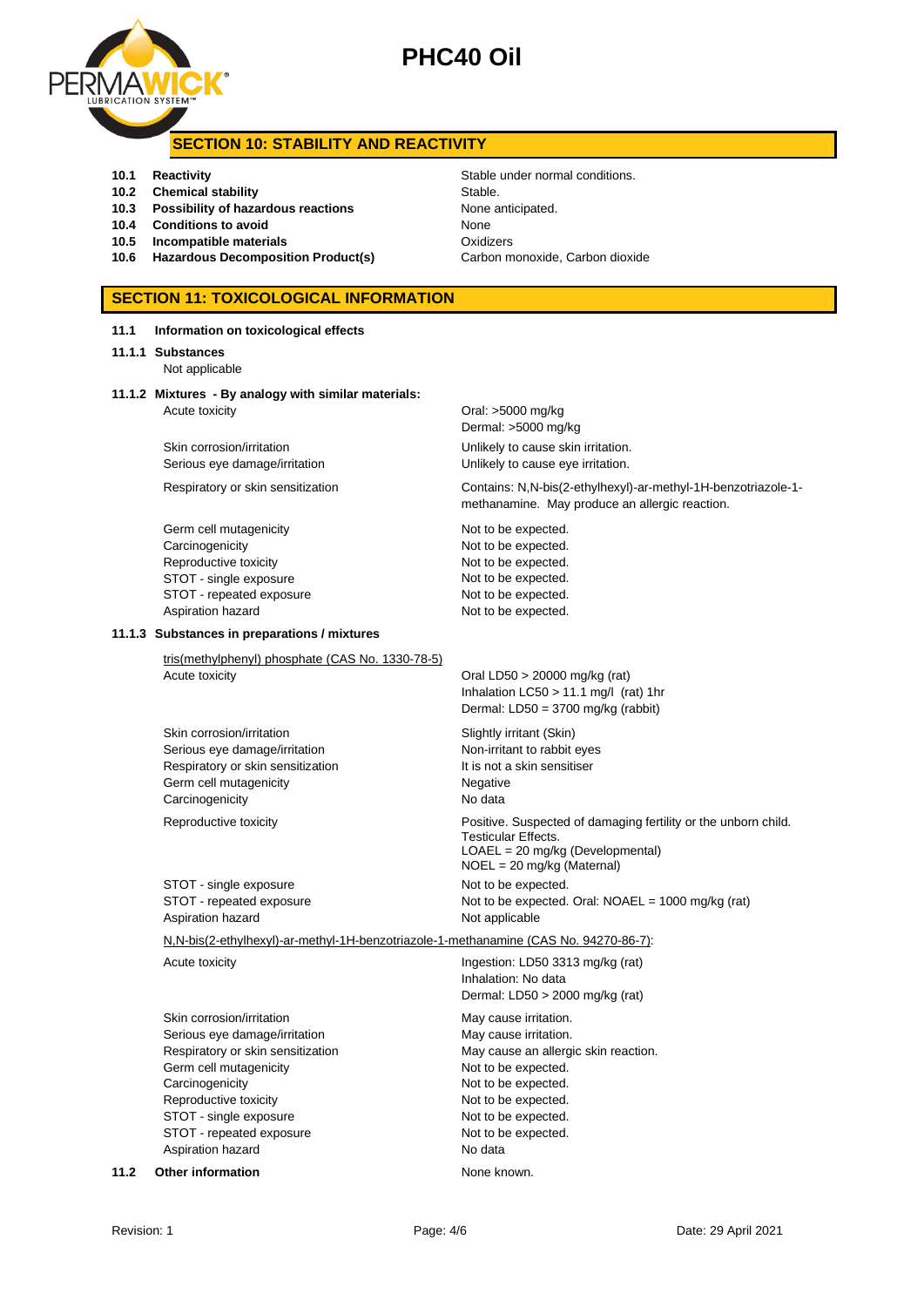

## **SECTION 12: ECOLOGICAL INFORMATION**

|                                            | 1-H benzotriazole-1-methanamine, N,N-bis(2-ethylhexyl)-methyl- (CAS No.94270-86-7)                                                                                 |                                                                                                                                                                                                                                                                                                                                                        |  |  |  |
|--------------------------------------------|--------------------------------------------------------------------------------------------------------------------------------------------------------------------|--------------------------------------------------------------------------------------------------------------------------------------------------------------------------------------------------------------------------------------------------------------------------------------------------------------------------------------------------------|--|--|--|
|                                            | <b>Acute toxicity</b>                                                                                                                                              | Fish: $LC50 = 1.3$ mg/l (96 hour) ( <i>Brachydanio rerio</i> )<br>Aquatic invertebrates: $EC50 = 2.05$ mg/l (48 hour) (D. magna)<br>Algae: EL50 = 0.976 mg/l (72 hour) (Desmodesmus subspicatus)                                                                                                                                                       |  |  |  |
|                                            | <b>Long Term Toxicity</b>                                                                                                                                          | Algae: EC10 = 0.586 mg/l (72 hour) (Desmodesmus subspicatus)                                                                                                                                                                                                                                                                                           |  |  |  |
|                                            | tris(methylphenyl) phosphate (CAS No. 1330-78-5)                                                                                                                   |                                                                                                                                                                                                                                                                                                                                                        |  |  |  |
|                                            | <b>Acute toxicity</b><br><b>Long Term</b>                                                                                                                          | Fish LC50 = $0.06$ mg/l (96 hour) ( <i>Rainbow trout</i> )<br>Fish LC50 = $44.8$ mg/l (96 hour) ( <i>Fathead minnow</i> )<br>Aquatic invertebrates: $EC50 = 146 \mu g/l$ (48 hour) (D. magna)<br>Algae EL50 > 2500 µg/l (72 hour) / (96 hour) (S. capricornutum)<br>Aquatic invertebrates: NOEC = 0.011 - 0.019 mg/l (Survival) (G.<br>pseudolimnaeus) |  |  |  |
| 12.2<br>12.3<br>12.4<br>12.5<br>12.6       | Persistence and degradability<br><b>Bioaccumulative potential</b><br><b>Mobility in soil</b><br><b>Results of PBT and vPvB assessment</b><br>Other adverse effects | Not available<br>Not available<br>No data<br>Not classified as PBT or vPvB.<br>None known.                                                                                                                                                                                                                                                             |  |  |  |
| <b>SECTION 13: DISPOSAL CONSIDERATIONS</b> |                                                                                                                                                                    |                                                                                                                                                                                                                                                                                                                                                        |  |  |  |
| 13.1                                       | Waste treatment methods                                                                                                                                            | Disposal should be in accordance with local, state or national<br>legislation. Consult an accredited waste disposal contractor or the                                                                                                                                                                                                                  |  |  |  |

#### **13.2 Additional Information None known.**

local authority for advice.

### **SECTION 14: TRANSPORT INFORMATION**

|                              | <b>Land transport</b><br>(ADR/RID) | Sea transport<br>(IMDG)                    | Air transport<br>(ICAO/IATA) |
|------------------------------|------------------------------------|--------------------------------------------|------------------------------|
| UN number                    |                                    |                                            |                              |
| <b>Proper Shipping Name</b>  |                                    | Not classified as dangerous for transport. |                              |
| Transport hazard class(es)   |                                    |                                            |                              |
| Packing group                |                                    |                                            |                              |
| <b>Environmental hazards</b> |                                    |                                            |                              |
| Special precautions for user |                                    |                                            |                              |

**Transport in bulk according to Annex II of MARPOL73/78 and the IBC Code:** Not applicable

### **SECTION 15: REGULATORY INFORMATION**

#### **15.1 Safety, health and environmental regulations/legislation specific for the substance or mixture:**

| 15.1.1 | <b>EU</b> regulations                                                       | Listed           |
|--------|-----------------------------------------------------------------------------|------------------|
|        | Regulation (EC) 2037/2000 - Dangerous to the ozone layer.                   | No.              |
|        | Regulation (EC) 850/2004 - Persistent Organic Pollutants                    | No.              |
|        | Regulation (EC) 689/2008 - Export/Import of Dangerous Chemicals             | No.              |
|        | Regulation (EC) 1907/2006 - REACH Authorisations and/or restrictions on use | No.              |
| 15.1.2 | <b>National regulations</b>                                                 | Not established. |
| 15.2   | <b>Chemical Safety Assessment</b>                                           | Not applicable   |
|        |                                                                             |                  |

## **SECTION 16: OTHER INFORMATION**

**The following sections contain revisions or new statements:** 2, 3, 11, and 16.